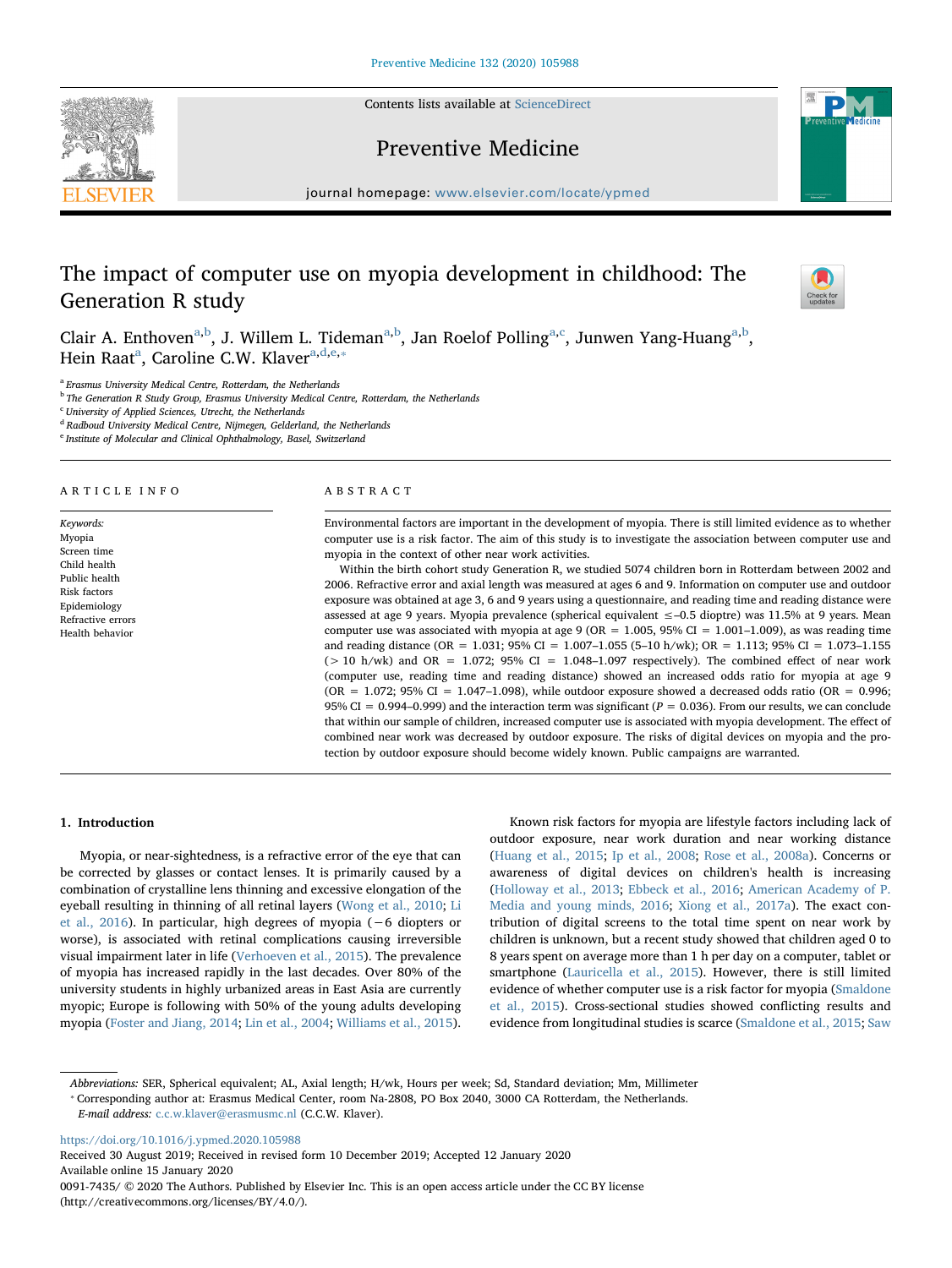[et al., 2002a](#page-4-14)). We analyzed data from the prospective birth cohort the Generation R study, where computer use was measured at the age of 3, 6 and 9 years. Our first aim was to determine the association between computer use and myopia and axial elongation. Our second aim was to relate the effect of computer use to other near work activities associated with myopia and axial elongation. The third aim was to investigate whether the effect of near work can be modified by outdoor exposure.

# 2. Methods

# 2.1. Study population

Generation R is a population-based prospective birth cohort of 9778 pregnant women and their children who were born between April 2002 and January 2006 in Rotterdam, The Netherlands. Details of the methodology of this study has been described elsewhere ([Kooijman](#page-4-15) [et al., 2016](#page-4-15); [Kruithof et al., 2014\)](#page-4-16). Of the initial cohort, 5431 (55.5%) children visited the research centre at both the age of 6 and 9 years. Children with computer use measurements of at least one time point (age 3, 6 or 9) were included in the study ( $N = 5076$ ). Only 2 out of 5076 children did not have any eye measurements and were therefore excluded, leaving 5074 children available for analyses (Fig. S1). The study protocol was approved by the Medical Ethical Committee of the Erasmus Medical Centre, Rotterdam (MEC 217.595/2002/20), and written informed consent was obtained from all parents.

#### 2.2. Eye measurements

At both 6 and 9 years, visual acuity was measured with LEA charts at a 3-m distance by means of the Early Treatment Diabetic Retinopathy Study method [\(Camparini et al., 2001](#page-4-17)). In children with visual acuity  $of > 0.1$  logarithm of the minimum angle of resolution (LogMAR) (visual acuity < 0.8 Decimal) in at least 1 eye, or in children with an ophthalmologic history automated cycloplegic refractive error was performed using a Topcon KR8900 instrument (Topcon, Japan). Those with visual acuity of  $\leq 0.1$  LogMAR, no glasses, and no [ophthalmic](https://www.sciencedirect.com/topics/medicine-and-dentistry/agents-acting-on-the-eye) history were classified as non-myopic ([Leone et al., 2010;](#page-4-18) [O'Donoghue](#page-4-19) [et al., 2012](#page-4-19)). Two drops (three in case of dark irises) of cyclopentolate (1%) with 5 min interval were dispensed, and refractive error measurements were performed at least 30 min thereafter when pupil diameter was ≥6 mm. Automated cycloplegic refractive error measurement regardless of visual acuity was introduced for all children during the research phase at 9 years. Myopia was defined as spherical equivalent (SER)  $\leq -0.5$  dioptre in at least one eye. Ocular biometry was measured by Zeiss IOL-master 500 (Carl Zeiss MEDITEC IOLmaster, Jena, Germany). For axial length (AL), five measurements per eye were averaged to mean AL. Axial elongation was calculated in millimetres per year by taking the difference between AL at age 6 and 9 divided by the time in years between measurements. Mean axial elongation of two eyes was used in the analyses.

# 2.3. Computer use, outdoor exposure, reading time and reading distance

Desktop computer use and outdoor exposure were measured at age 3, 6 and 9 years using a questionnaire filled out by the parent/legal guardian. The question "how much time does your child use the computer in the morning/afternoon/evening" was asked for weekdays and weekend days separately. Total hours computer use per week was computed as the sum of 5 times weekdays and 2 times weekend days. The average amount of computer use was estimated by the sum of computer use at age 3, 6 and 9 divided by 3. For outdoor exposure, the questions "how many days per week does your child play outside" and "how long does your child approximately play outside per day" were asked. Mean daily outdoor exposure was calculated by multiplying the number of days by time in minutes divided by seven. Walking or cycling to and from school was asked at age 6 and 9 years and was processed

similarly. Outdoor exposure was calculated as the sum of playing outside and walking or cycling to and from school. Groups of low (< 7.0 h/ wk), medium (7.0–14.0 h/wk) and high ( $> 14$  h/wk) outdoor exposure were created. Children with > 40 h computer use per week were set to 40 h per week ( $N = 15$ ). Time spent reading was asked per week  $(< 5$  h/wk, 5-10 h/wk. or  $> 10$  h/wk), and reading distance was asked for  $<$  30 cm or  $\geq$  30 cm at age 9.

# 2.4. Potential confounders

Ethnic background was determined by questionnaire and children were classified into European or non-European. Other potential confounders were sex and age ([Wu et al., 2015;](#page-5-1) [You et al., 2012;](#page-5-2) [Zhou](#page-5-3) [et al., 2016](#page-5-3)).

# 2.5. Statistical analyses

Myopia (yes/no) was considered the dichotomous outcome variable ( $N = 5021$  at 6 years,  $N = 4706$  at 9 years); Axial elongation (mm/ year) was used as the continuous outcome ( $N = 4511$ ). Axial elongation was positively skewed, therefore log transformation was performed on this variable. Missing information on determinants and covariates varied between 0% and 35% [\(Table 1\)](#page-1-0). Multiple imputation procedures to replace missing covariates for the most likely values were performed using Multivariate Imputations by Chained Equations (MICE) ([van](#page-4-20) [Buuren and Groothuis-Oudshoorn, 2011](#page-4-20)). First, parallel logistic and linear regression models were performed with computer use as determinant, and myopia at 6 and 9 years, and axial elongation as outcomes, and the average amount of computer use over time with myopia at 9 years and axial elongation as the outcomes. Second, conditional analyses taking into account the correlation between computer use measurements over time were applied to identify the most important time period [\(Keijzer-Veen et al., 2005](#page-4-21)). Z-scores of computer use were created and regressed on earlier computer use measures. We calculated two conditional computer use variables; computer use at age 6 years condition on computer use at age 3 years (6|3) and computer use at age 9 years condition on computer use at age 6 and 9 years (9|3 and 6), by saving the standardized residuals of the regression analyses. The

<span id="page-1-0"></span>

| Table 1 |                          |
|---------|--------------------------|
|         | General characteristics. |

| Generation R cohort ( $N = 5074$ )      | Age 3        | Age 6        | Age 9        |
|-----------------------------------------|--------------|--------------|--------------|
| Age $( \pm SD; \text{years})$           | 3.05         | 6.10(0.44)   | 9.78 (0.34)  |
| Missing $(\%)$                          | 26.8         | $\Omega$     | $\Omega$     |
| Sex $(\%$ $\Diamond)$                   | 50.1         | 50.1         | 50.1         |
| Missing $(\% )$                         | $\mathbf{0}$ | $\mathbf{0}$ | 0            |
| Ethnicity (% EUR)                       | 70.2         | 70.2         | 70.2         |
| Missing (%)                             | 0.6          | 0.6          | 0.6          |
| Myopia (%)                              |              | $2.2\,$      | 11.5         |
| Missing $(\%)$                          |              | 1.0          | 3.5          |
| Axial length $( \pm SD; mm)$            |              | 22.34 (0.74) | 23.09 (0.84) |
| Missing $(\%)$                          |              | 5.3          | 6.2          |
| Axial elongation ( $\pm$ SD; mm/yr)     |              |              | 0.21(0.08)   |
| Missing $(\%)$                          |              |              | 11.1         |
| Computer use $( \pm SD; hr/week)$       | 0.49(1.79)   | 2.19(3.27)   | 5.17 (5.51)  |
| Missing $(\% )$                         | 29.0         | 13.0         | 18.2         |
| Outdoor exposure $( \pm SD; hr/week)$   | 11.2(5.85)   | 11.7 (7.90)  | 7.6(5.23)    |
| Low $< 7.0$ h/wk (%)                    | 36.9         | 30.1         | 53.7         |
| Medium 7.0-14.0 h/wk (%)                | 37.6         | 38.5         | 32.0         |
| High $> 14.0$ h/wk (%)                  | 25.5         | 31.4         | 14.3         |
| Missing $(\%)$                          | 29.6         | 24.9         | 15.3         |
| Reading time                            |              |              |              |
| $< 5 h/wk$ (%)                          |              |              | 62.2         |
| 5-10 h/wk (%)                           |              |              | 30.0         |
| $> 10$ h/wk $(\%)$                      |              |              | 7.8          |
| Missing $(\%)$                          |              |              | 30.8         |
| Reading distance $(\% < 30 \text{ cm})$ |              |              | 48.6         |
| Missing $(\%)$                          |              |              | 35.0         |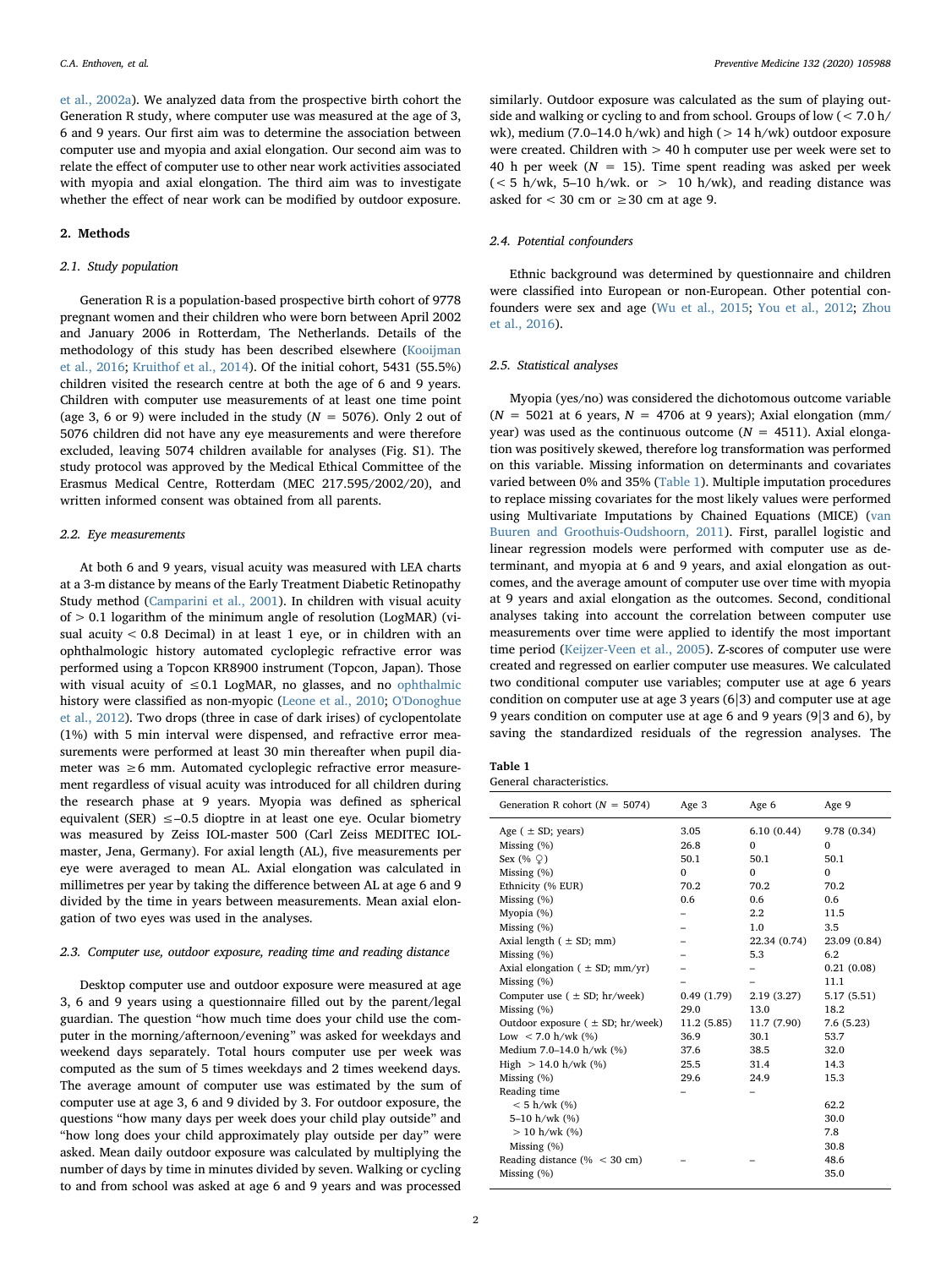conditional z-score is a measure of computer use change between two time points, and can be interpreted as computer use above or below the expected given earlier computer use [\(Wills et al., 2010\)](#page-4-22). Third, the strength of the associations of different types of near work activities on myopia at age 9 years and axial elongation was determined. Computer use and reading time at age 9 years were compared by creating similar cut-of values ( $< 5$  h/wk, 5–10 h/wk and  $> 10$  h/wk). Univariate regression analyses were performed for computer use, reading time and reading distance on myopia at age 9 years and axial elongation. Fourth, a weighted risk score was created by combining the effects of computer use, reading time, and reading distance. All three were standardized to avoid variables with larger ranges having a greater importance on the outcome. A multivariate, logistic regression on mean computer use, reading time and reading distance was built. The risk score was computed for each individual using the natural logarithm of the odds ratios of the final multivariate regression model multiplied by the standardized values of the near work variables. Logistic and linear regression analyses were performed to test for interactions with the near work risk score and outdoor exposure. P-values < 0.05 were considered to be significant for interaction analyses. All analyses were performed with the full dataset ( $N = 5074$ ) minimizing selection bias. Sensitivity analyses were performed with complete computer use measurements  $(N = 2745$  in total,  $N = 2716$  for myopia at 6,  $N = 2624$  for myopia at 9, and  $N = 2507$  for axial elongation).

#### 3. Results

Half (50.1%) of the children were girls, and 70.2% were from European ethnicity. The mean age (sd) at eye measurements was 6.10 (0.44) and 9.78 (0.34) years ([Table 1](#page-1-0)). Myopia prevalence was 2.2% at 6 years and 11.5% at 9 years. Axial length (sd) was 22.34 (0.74) mm at 6 years and 23.09 (0.84) mm at 9 years. Mean weekly computer use (sd) was 0.49 (1.79) hr/wk at the age of 3 years ( $N = 3604$ ), 2.19 (3.27) hr/ wk at the age of 6 years ( $N = 4413$ ), and 5.17 (5.51) hr/wk at 9 years of age ( $N = 4150$ ; [Table 1](#page-1-0)). Children from non-European ethnicity spent more time on a computer at age 3, 6 and 9, less time outdoors at age 3, 6 and 9, and less time reading at age 9 years.

Logistic regression analyses showed significant associations between computer use at 3 years and myopia at 6 and 9 years, (OR = 1.005, 95% CI = 1.002–1.010; OR = 1.009, 95%  $CI = 1.002 - 1.017$ , and borderline significant associations with computer use at 9 years and myopia at 9 years and axial elongation (OR = 1.002, 95% CI = 1.000–1.009; β = 0.002, 95%  $CI = 4.51e^{-4}$ -0.005). The cumulative time of computer use in childhood (mean computer use) was significantly associated with myopia at 9 years (OR = 1.005, 95% CI = 1.001–1.009), but not with axial elongation ([Table 2](#page-2-0)). Sensitivity analyses on the complete dataset  $(N = 2745)$  showed similar results, however, computer use at 3 years became insignificant with respect to myopia at 6 and 9 years, and computer use at 9 years and mean total computer use were significant with respect to myopia at 9 years (OR =  $1.003$ , 95% CI =  $1.001-1.005$ ; OR =  $1.007$ , 95% CI =  $1.002-1.013$  respectively) and axial elongation (β = 0.004, 95% CI = 0.001–0.007; β = 0.008, 95% CI = 0.001–0.016 respectively) (Table S1). Effects were similar for Europeans and non-Europeans (data not shown); outdoor exposure did not correlate with computer use (Fig. S2).

We performed conditional analyses to identify whether a particular age period was most important by adjusting for previous computer use. The strongest association was at 3 years in the full dataset ( $OR = 1.018$ ; 95% CI = 1.004–1.033 for myopia;  $β = 0.015$ , 95% CI = 0.007–0.030 for axial elongation). However, conditional analyses on the complete dataset ( $N = 2745$ ) showed the strongest association for computer use at 9 years (OR = 1.012; 95% CI = 1.000–1.024 for myopia; β = 0.018, 95% CI =  $0.002-0.034$  for axial elongation) (Tables S2 and S3). These discrepancies prompted us to perform all further analyses with mean computer use.

#### <span id="page-2-0"></span>Table 2

Logistic regression analyses of computer use on myopia at 6 and 9 years and axial elongation.

| Myopia at 6 years; $N = 5021$ | Odds ratio | 95% CI            |       |
|-------------------------------|------------|-------------------|-------|
| Computer use at 3 years       | 1.005      | 1.002             | 1.009 |
| Computer use at 6 years       | 1.000      | 0.999             | 1.001 |
| Myopia at 9 years; $N = 4706$ | Odds ratio | 95% CI            |       |
| Computer use at 3 years       | 1.009      | 1.003             | 1.017 |
| Computer use at 6 years       | 1.001      | 0.998             | 1.004 |
| Computer use at 9 years       | 1.002      | 1.000             | 1.003 |
| Mean computer use             | 1.005      | 1.001             | 1.009 |
|                               |            |                   |       |
| Axial elongation; $N = 4511$  | Estimate   | 95% CI            |       |
| Computer use at 3 years       | 0.008      | $-9.50e^{-5}$     | 0.015 |
| Computer use at 6 years       | $-0.002$   | $-0.006$          | 0.002 |
| Computer use at 9 years       | 0.002      | $-4.51e^{-4}$     | 0.005 |
| Mean computer use             | 0.004      | $-0.002$<br>0.009 |       |

Adjusted for age, sex, ethnicity;  $N = 5021$  for myopia at age 6;  $N = 4706$  for myopia at age 9;  $N = 4511$  for axial elongation. Axial elongation was log transformed.

Reading time at age 9 was associated with myopia at 9 years as well as axial elongation (OR = 1.034, 95% CI = 1.009–1.059 and OR = 1.112, 95% CI = 1.069-1.158 for myopia;  $β = 0.066, 95%$ CI = 0.033–0.099 and β = 0.147, 95% CI = 0.093–0.201 for axial elongation), while computer use at 9 years was not significantly associated when using similar cut-off values for both variables [\(Table 3](#page-2-1)). Reading distance was associated with myopia at age 9, but not with axial elongation (OR = 1.069, 95% CI = 1.044–1.095 for myopia;  $β = 0.022$ , 95% CI = -0.011-0.055 for axial elongation; [Table 3](#page-2-1)).

Near work risk scores were calculated by weighting mean computer use, reading time, and reading distance (Table S4). The near work risk

#### <span id="page-2-1"></span>Table 3

|  | Logistic and linear univariate regression analyses of computer use, reading |  |  |  |
|--|-----------------------------------------------------------------------------|--|--|--|
|  | time, and reading distance on myopia at 9 years and axial elongation.       |  |  |  |

| Myopia at 9 years; $N = 4706$ | Odds ratio | 95% CI   |       |
|-------------------------------|------------|----------|-------|
| Computer use at 9 years       |            |          |       |
| < 5 h/wk                      | Ref        |          |       |
| $5-10$ h/wk                   | 1.004      | 0.981    | 1.027 |
| $> 10$ h/wk                   | 1.004      | 0.974    | 1.034 |
| Reading time at 9 years       |            |          |       |
| < 5 h/wk                      | Ref        |          |       |
| $5-10$ h/wk                   | 1.034      | 1.009    | 1.059 |
| $> 10$ h/wk                   | 1.112      | 1.069    | 1.158 |
| Reading distance              |            |          |       |
| $> 30$ cm                     | 1.069      | 1.044    | 1.095 |
|                               |            |          |       |
|                               |            |          |       |
| Axial elongation; $N = 4511$  | Estimate   | 95% CI   |       |
| Computer use at 9 years       |            |          |       |
| < 5 h/wk                      | <b>Ref</b> |          |       |
| $5-10$ h/wk                   | 0.006      | $-0.025$ | 0.036 |
|                               |            |          | 0.063 |
| $> 10$ h/wk                   | 0.019      | $-0.026$ | 0.063 |
| Reading time at 9 years       |            |          |       |
| < 5 h/wk                      | Ref        |          |       |
| $5-10$ h/wk                   | 0.066      | 0.033    | 0.099 |
| $> 10$ h/wk                   | 0.147      | 0.093    | 0.201 |
| Reading distance              |            |          |       |

Adjusted for age, sex and ethnicity;  $N = 4706$  for myopia at age 9;  $N = 4511$ for axial elongation. Axial elongation was log transformed.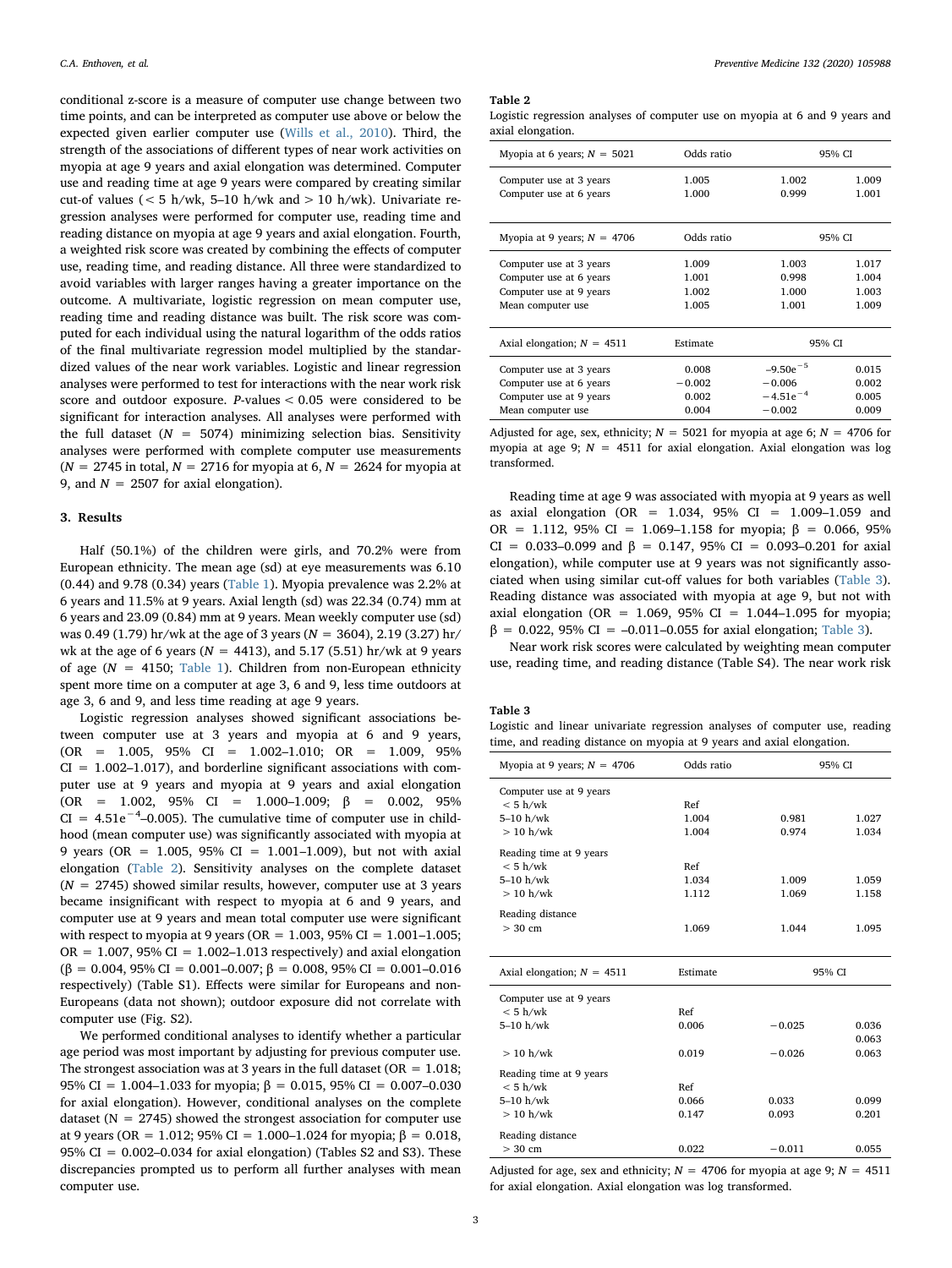#### <span id="page-3-0"></span>Table 4

Linear and logistic regression analyses of the near work risk score and mean outdoor exposure including interaction on myopia at 9 years and on axial elongation.

| Myopia at 9 years; $N = 4706$                                         | Odds ratio     | 95% CI         |                |
|-----------------------------------------------------------------------|----------------|----------------|----------------|
| Near work risk score                                                  | 1.071          | 1.045          | 1.099          |
| Mean outdoor exposure<br>Near work risk score * mean outdoor exposure | 0.996<br>0.998 | 0.994<br>0.995 | 0.998<br>1.000 |
|                                                                       |                |                |                |
| Axial elongation; $N = 4511$                                          | Estimate       | 95% CI         |                |
| Near work risk score                                                  | 0.054          | 0.020          | 0.088          |
| Mean outdoor exposure                                                 | $-0.004$       | $-0.008$       | $-0.001$       |
| Near work risk score * mean outdoor exposure                          | $-0.002$       | $-0.005$       | 0.002          |

Adjusted for age, sex and ethnicity;  $N = 4706$  for myopia at age 9;  $N = 4511$ for axial elongation. Axial elongation was log transformed.

<span id="page-3-1"></span>

Fig. 1. Odds ratios for near work risk tertiles and mean outdoor exposure on myopia at age 9 years, adjusted for age, sex and ethnicity. Near work risk tertiles represent the combined risk of computer use, reading and reading distance. Outdoor exposure was divided into  $<$  7, 7–14 and  $>$  14 hour per week. The group with low near risk and  $> 14$  hour per week of outdoor exposure was the reference group.

score and mean outdoor exposure were associated with myopia at age 9 and axial elongation, as was the interaction term for myopia at 9 years ( $P$  for interaction = 0.030). The effect of near work activities decreased within higher levels of outdoor exposure [\(Table 4](#page-3-0); [Fig. 1](#page-3-1)).

# 4. Discussion

In our study cohort consisting of 5074 children from the Generation R study, we found that computer use in young children was moderately associated with myopia. Reading time had a stronger association, suggesting that prolonged hours of reading books may result in a higher risk of myopia than desktop computer screens. Notably, the effect of combined near work activities could be diminished by outdoor exposure.

The results between myopia prevalence and axial elongation as outcomes were largely similar. Previous literature showed that one millimetre change in AL represents on average a 3 diopter change in SER [\(Cruickshank and Logan, 2018;](#page-4-23) [Lam et al., 2001\)](#page-4-24). However the relationship attenuated to 1 mm increase equals −1.75 diopter change in high myopes, suggesting that the mathematical relationship between AL en SER is different [\(Cruickshank and Logan, 2018\)](#page-4-23). Hence, other

compensatory refractive structures, such as the crystalline lens thickness, may have a dampening effect explaining the small differences in results with axial elongation and myopia as outcomes ([Li et al., 2016](#page-4-1)). Our Zeiss IOL-master 500 did not measure lens thickness, and we recommend future research to take crystalline lens thickness into account.

Whether computer use is a risk factor for myopia has been questioned for a long time ([Mutti and Zadnik, 1996\)](#page-4-25). Although this topic has been studied extensively, most studies were cross-sectional and results were inconclusive ([Ip et al., 2008](#page-4-7); [Mutti et al., 2002;](#page-4-26) [Rose et al., 2008b](#page-4-27); [Saw et al., 2002b;](#page-4-28) [Qian et al., 2016\)](#page-4-29). In our longitudinal study, computer use already at age 3 years was associated with myopia occurring at school age. Few other longitudinal studies have been performed on this topic; two of them reported an association between computer use and myopia progression [\(Fernandez-Montero et al., 2015](#page-4-30); [Lee et al.,](#page-4-31) [2015\)](#page-4-31). Both studies were performed in young adults after the development of myopia, jeopardizing the conclusion of a causal relation.

Given the evidence from a recent meta-analysis on observational studies, total near work was recognized as a risk factor for myopia, despite the lack of randomized controlled trials [\(Huang et al., 2015](#page-4-6)). This study underlines the consequences of near work activities in childhood. In our study, we confirmed that reading time and reading distance were associated with myopia and axial elongation ([Ip et al.,](#page-4-7) [2008;](#page-4-7) [Lee et al., 2015](#page-4-31); [Guo et al., 2016;](#page-4-32) [Gwiazda et al., 2004\)](#page-4-33). In relation to reading habits, the effect of computer use appeared somewhat less strong, which may relate to the fact that reading books involves a closer reading distance than using a desktop computer.

A causal association between outdoor exposure in childhood and myopia incidence and progression has been well established by multiple randomized controlled trials ([Xiong et al., 2017b;](#page-5-4) [Wu et al., 2018](#page-5-5); [Wu et al., 2013\)](#page-5-6). The results of our study suggest that the hours of outdoor exposure needed to prevent children from myopia depends on the intensity of near work activities. Results were in line with findings from Rose et al. (2008), who reported that the effect of near work may be modified by outdoor exposure ([Rose et al., 2008a;](#page-4-8) [French et al.,](#page-4-34) [2013\)](#page-4-34). An important question is whether outdoor exposure during daylight has an extra protective effect or whether simply not being indoors and involved in near work is the key factor. In our cohort of children, outdoor exposure was not correlated with computer use at all ages, suggesting that not being outdoors does not necessarily involve near work, hinting towards an extra protective effect of outdoor exposure. A longitudinal study observed that a minimal of 12 h/wk outdoor exposure in childhood was needed to remain non-myopic ([Jones](#page-4-35) [et al., 2007\)](#page-4-35). The results of our study suggested that  $> 7$  h/wk is needed to compensate low intensity near work, and  $> 14$  h/wk for protection against medium or high intensity near work.

Even though the effect sizes identified in our study are relatively small, our results may have a large impact on a population scale. A recently published paper on sedentary behavior among the US population showed that computer use  $> 1$  h/day has increased from 43% in 2001–2002 to 56% in 2015–2016 in young children [\(Yang et al., 2019](#page-5-7)). The use of handheld digital devices was not taken into account, and it is likely that they have an even greater effect on myopia because of their shorter reading distance than computers.

A strength of this study is the longitudinal design; computer use was measured at three different time points and eye measurements were performed at two different time points. We were therefore able to identify the association with early onset myopia and myopia progression by using axial elongation. This study also benefitted from a large sample size and the young age of the children. Nevertheless, some limitations should be borne in mind. Around 45% of the study cohort had missing information on computer use at 1 (31.6%) or 2 (14.3%) time points. Children with missing information did not differ in sex, outdoor exposure, reading time, or reading distance, but were more often non-European (50.1% versus 18.5%;  $P < 0.001$ ). Therefore, we performed multiple imputation procedures to include these children in the main analyses. Sensitivity analyses on the complete dataset showed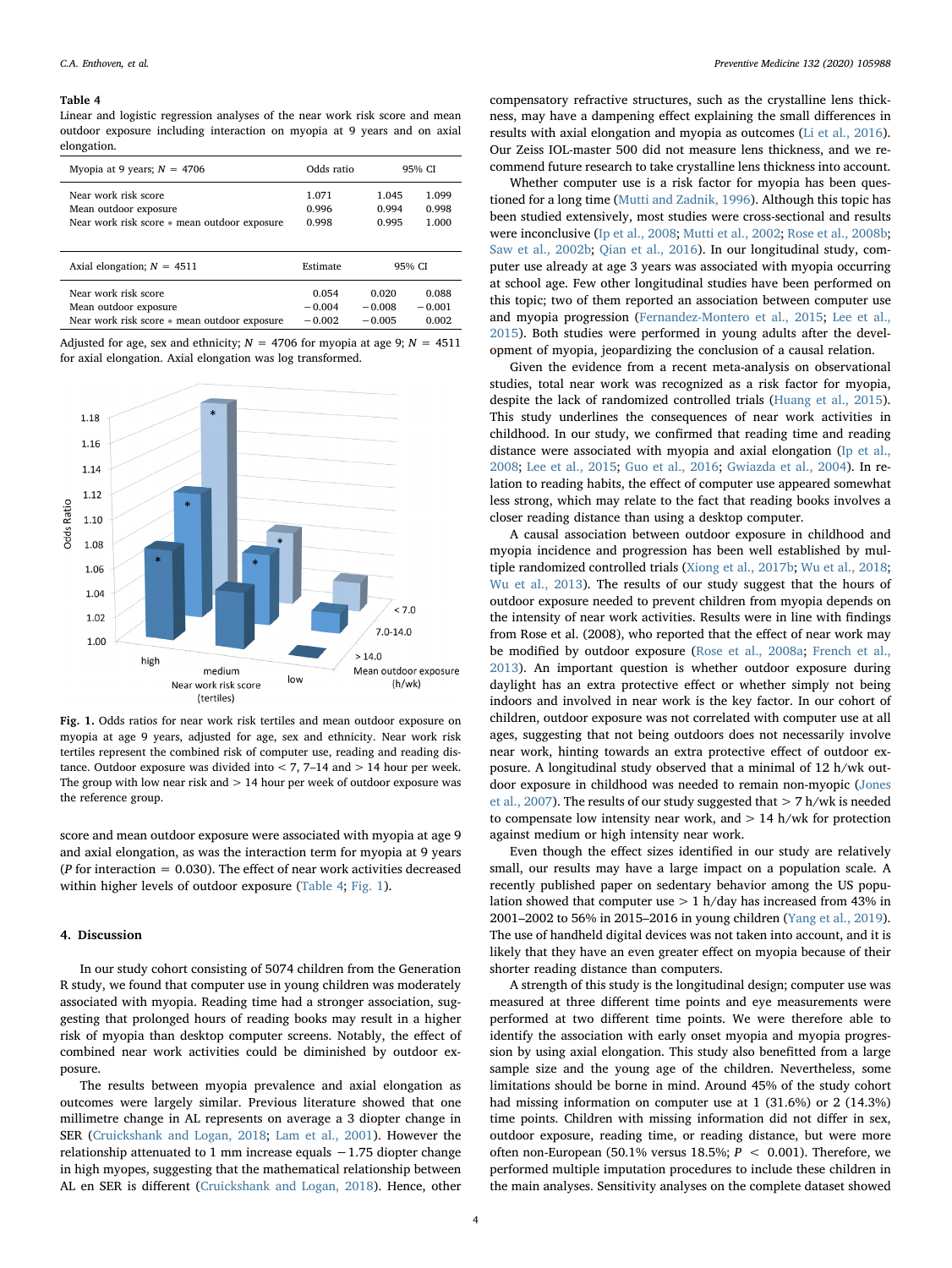similar results indicating no large bias. Unfortunately, potential risk factors were assessed by questionnaires filled out by parents which could have resulted in socially desired answers [\(Rah et al., 2002](#page-4-36)). This may explain our inconsistent findings for computer use at the different time points. Automated measurements are currently under development, and may provide more objective digital exposures.

# 5. Conclusion

Our results showed that computer use, especially at a very young age, is moderately associated with myopia development in childhood. Reading time had a stronger association with myopia, possibly because of a shorter near work distance. The effect of combined near work activities could be lowered by outdoor exposure. It is likely that the increased use of digital devices may have an impact on myopia development in the coming years. Therefore, regulating its use, and maximizing outdoor exposure in young children should be the main focus for myopia prevention.

#### Authors' contributions

CE designed the study, carried out the analyses, drafted the initial manuscript, and reviewed and revised the manuscript. CK conceptualized and designed the study, was responsible for the finances of the study, coordinated and supervised data collection, and reviewed and revised the manuscript. JT collected data, contributed on the analyses and reviewed and revised the manuscript. JP designed the data collection instruments, and reviewed and revised the manuscript. HR and JY contributed on the analyses, and reviewed and revised the manuscript. All authors approved the final manuscript as submitted and agree to be accountable for all aspects of the work.

### Acknowledgements

The Generation R Study is conducted by the Erasmus Medical Center in close collaboration with the School of Law and Faculty of Social Sciences of the Erasmus University Rotterdam, the Municipal Health Service Rotterdam area, Rotterdam, the Rotterdam Homecare Foundation, Rotterdam, and the Stichting Trombosedienst & Artsenlaboratorium Rijnmond (STAR-MDC), Rotterdam. We gratefully acknowledge the contribution of children and parents, general practitioners, hospitals, midwives and pharmacies in Rotterdam. The authors were supported by the following foundations: Oogfonds, ODAS, Uitzicht 2017-28 (LSBS, MaculaFonds, Oogfonds), Netherlands Organization for Scientific Research (NWO; grant 91815655 to C.C.W.K.) and European Research Council (ERC) under the European Union's Horizon 2020 research and innovation programme (grant 648268 to C.C.W.K.).

#### Appendix A. Supplementary data

Supplementary data to this article can be found online at [https://](https://doi.org/10.1016/j.ypmed.2020.105988) [doi.org/10.1016/j.ypmed.2020.105988](https://doi.org/10.1016/j.ypmed.2020.105988).

#### References

- <span id="page-4-20"></span><span id="page-4-11"></span>[American Academy of P. Media and young minds, 2016. Pediatrics 138 \(5\), e20162591.](http://refhub.elsevier.com/S0091-7435(20)30012-8/rf0005) [van Buuren, S., Groothuis-Oudshoorn, K., 2011. mice: Multivariate imputation by chained](http://refhub.elsevier.com/S0091-7435(20)30012-8/rf0010) [equations in R. 2011. 45 \(3\), 67.](http://refhub.elsevier.com/S0091-7435(20)30012-8/rf0010)
- <span id="page-4-17"></span>[Camparini, M., Cassinari, P., Ferrigno, L., Macaluso, C., 2001. ETDRS-fast: implementing](http://refhub.elsevier.com/S0091-7435(20)30012-8/rf0015) [psychophysical adaptive methods to standardized visual acuity measurement with](http://refhub.elsevier.com/S0091-7435(20)30012-8/rf0015) [ETDRS charts. Invest. Ophthalmol. Vis. Sci. 42 \(6\), 1226](http://refhub.elsevier.com/S0091-7435(20)30012-8/rf0015)–1231.
- <span id="page-4-23"></span>[Cruickshank, F.E., Logan, N.S., 2018. Optical](http://refhub.elsevier.com/S0091-7435(20)30012-8/rf0020) 'dampening'of the refractive error to axial [length ratio: implications for outcome measures in myopia control studies.](http://refhub.elsevier.com/S0091-7435(20)30012-8/rf0020) [Ophthalmic Physiol. Opt. 38 \(3\), 290](http://refhub.elsevier.com/S0091-7435(20)30012-8/rf0020)–297.
- <span id="page-4-10"></span>[Ebbeck, M., Yim, H.Y.B., Chan, Y., Goh, M., 2016. Singaporean parents](http://refhub.elsevier.com/S0091-7435(20)30012-8/rf0025)' views of their young children'[s access and use of technological devices. Early Childhood Educ. J. 44](http://refhub.elsevier.com/S0091-7435(20)30012-8/rf0025) [\(2\), 127](http://refhub.elsevier.com/S0091-7435(20)30012-8/rf0025)–134.
- <span id="page-4-30"></span>[Fernandez-Montero, A., Olmo-Jimenez, J.M., Olmo, N., Bes-Rastrollo, M., Moreno-](http://refhub.elsevier.com/S0091-7435(20)30012-8/rf0030)[Galarraga, L., Moreno-Montanes, J., et al., 2015. The impact of computer use in](http://refhub.elsevier.com/S0091-7435(20)30012-8/rf0030) [myopia progression: a cohort study in Spain. Prev. Med. 71, 67](http://refhub.elsevier.com/S0091-7435(20)30012-8/rf0030)–71.
- <span id="page-4-34"></span><span id="page-4-3"></span>[Foster, P.J., Jiang, Y., 2014. Epidemiology of myopia. Eye 28 \(2\), 202](http://refhub.elsevier.com/S0091-7435(20)30012-8/rf0035)–208. [French, A.N., Morgan, I.G., Mitchell, P., Rose, K.A., 2013. Risk factors for incident myopia](http://refhub.elsevier.com/S0091-7435(20)30012-8/rf0040) [in Australian schoolchildren: the Sydney Adolescent Vascular and Eye Study.](http://refhub.elsevier.com/S0091-7435(20)30012-8/rf0040) [Ophthalmology 120 \(10\), 2100](http://refhub.elsevier.com/S0091-7435(20)30012-8/rf0040)–2108.
- <span id="page-4-32"></span>[Guo, L., Yang, J., Mai, J., Du, X., Guo, Y., Li, P., et al., 2016. Prevalence and associated](http://refhub.elsevier.com/S0091-7435(20)30012-8/rf0045) [factors of myopia among primary and middle school-aged students: a school-based](http://refhub.elsevier.com/S0091-7435(20)30012-8/rf0045) [study in Guangzhou. Eye 30, 796.](http://refhub.elsevier.com/S0091-7435(20)30012-8/rf0045)
- <span id="page-4-33"></span>[Gwiazda, J.E., Hyman, L., Norton, T.T., Hussein, M.E.M., Marsh-Tootle, W., Manny, R.,](http://refhub.elsevier.com/S0091-7435(20)30012-8/rf0050) [et al., 2004. Accommodation and related risk factors associated with myopia pro](http://refhub.elsevier.com/S0091-7435(20)30012-8/rf0050)[gression and their interaction with treatment in COMET children. Invest.](http://refhub.elsevier.com/S0091-7435(20)30012-8/rf0050) [Ophthalmol. Vis. Sci. 45 \(7\), 2143](http://refhub.elsevier.com/S0091-7435(20)30012-8/rf0050)–2151.
- <span id="page-4-9"></span>[Holloway, D., Green, L., Livingstone, S., 2013. Zero to Eight: Young Children and their](http://refhub.elsevier.com/S0091-7435(20)30012-8/rf0055) [Internet Use](http://refhub.elsevier.com/S0091-7435(20)30012-8/rf0055).
- <span id="page-4-6"></span>[Huang, H.-M., Chang, D.S.-T., Wu, P.-C., 2015. The association between near work ac](http://refhub.elsevier.com/S0091-7435(20)30012-8/rf0060)tivities and myopia in children—[a systematic review and meta-analysis. PLoS One 10](http://refhub.elsevier.com/S0091-7435(20)30012-8/rf0060) [\(10\), e0140419.](http://refhub.elsevier.com/S0091-7435(20)30012-8/rf0060)
- <span id="page-4-7"></span>[Ip, J.M., Saw, S.-M., Rose, K.A., Morgan, I.G., Ki](http://refhub.elsevier.com/S0091-7435(20)30012-8/rf0065)fley, A., Wang, J.J., et al., 2008. Role of near work in myopia: fi[ndings in a sample of Australian school children. Invest.](http://refhub.elsevier.com/S0091-7435(20)30012-8/rf0065) [Ophthalmol. Vis. Sci. 49 \(7\), 2903](http://refhub.elsevier.com/S0091-7435(20)30012-8/rf0065)–2910.
- <span id="page-4-35"></span>[Jones, L.A., Sinnott, L.T., Mutti, D.O., Mitchell, G.L., Moeschberger, M.L., Zadnik, K.,](http://refhub.elsevier.com/S0091-7435(20)30012-8/rf0070) [2007. Parental history of myopia, sports and outdoor activities, and future myopia.](http://refhub.elsevier.com/S0091-7435(20)30012-8/rf0070) [Invest. Ophthalmol. Vis. Sci. 48 \(8\), 3524](http://refhub.elsevier.com/S0091-7435(20)30012-8/rf0070)–3532.
- <span id="page-4-21"></span>[Keijzer-Veen, M.G., Euser, A.M., van Montfoort, N., Dekker, F.W., Vandenbroucke, J.P.,](http://refhub.elsevier.com/S0091-7435(20)30012-8/rf0075) [Van Houwelingen, H.C., 2005. A regression model with unexplained residuals was](http://refhub.elsevier.com/S0091-7435(20)30012-8/rf0075) [preferred in the analysis of the fetal origins of adult diseases hypothesis. J. Clin.](http://refhub.elsevier.com/S0091-7435(20)30012-8/rf0075) [Epidemiol. 58 \(12\), 1320](http://refhub.elsevier.com/S0091-7435(20)30012-8/rf0075)–1324.
- <span id="page-4-15"></span>[Kooijman, M.N., Kruithof, C.J., van Duijn, C.M., Duijts, L., Franco, O.H., van Ijzendoorn,](http://refhub.elsevier.com/S0091-7435(20)30012-8/rf0080) [M.H., et al., 2016. The generation R study: design and cohort update 2017. Eur. J.](http://refhub.elsevier.com/S0091-7435(20)30012-8/rf0080) [Epidemiol. 31 \(12\), 1243](http://refhub.elsevier.com/S0091-7435(20)30012-8/rf0080)–1264.
- <span id="page-4-16"></span>[Kruithof, C.J., Kooijman, M.N., van Duijn, C.M., Franco, O.H., de Jongste, J.C., Klaver,](http://refhub.elsevier.com/S0091-7435(20)30012-8/rf0085) [C.C., et al., 2014. The generation R study: biobank update 2015. Eur. J. Epidemiol. 29](http://refhub.elsevier.com/S0091-7435(20)30012-8/rf0085) [\(12\), 911](http://refhub.elsevier.com/S0091-7435(20)30012-8/rf0085)–927.
- <span id="page-4-24"></span>[Lam, A.K.C., Chan, R., Pang, P.C.K., 2001. The repeatability and accuracy of axial length](http://refhub.elsevier.com/S0091-7435(20)30012-8/rf0090) [and anterior chamber depth measurements from the IOLMasterTM. Ophthalmic](http://refhub.elsevier.com/S0091-7435(20)30012-8/rf0090) [Physiol. Opt. 21 \(6\), 477](http://refhub.elsevier.com/S0091-7435(20)30012-8/rf0090)–483.
- <span id="page-4-12"></span>[Lauricella, A.R., Wartella, E., Rideout, V.J., 2015. Young children](http://refhub.elsevier.com/S0091-7435(20)30012-8/rf0095)'s screen time: the [complex role of parent and child factors. J. Appl. Dev. Psychol. 36, 11](http://refhub.elsevier.com/S0091-7435(20)30012-8/rf0095)–17.
- <span id="page-4-31"></span>[Lee, Y.-Y., Lo, C.-T., Sheu, S.-J., Yin, L.-T., 2015. Risk factors for and progression of](http://refhub.elsevier.com/S0091-7435(20)30012-8/rf0100) [myopia in young Taiwanese men. Ophthalmic Epidemiol. 22 \(1\), 66](http://refhub.elsevier.com/S0091-7435(20)30012-8/rf0100)–73.
- <span id="page-4-18"></span>Leone, J.F., Mitchell, P., Morgan, I.G., Kifl[ey, A., Rose, K.A., 2010. Use of visual acuity to](http://refhub.elsevier.com/S0091-7435(20)30012-8/rf0105) screen for signifi[cant refractive errors in adolescents: is it reliable? Arch. Ophthalmol.](http://refhub.elsevier.com/S0091-7435(20)30012-8/rf0105) [128 \(7\), 894](http://refhub.elsevier.com/S0091-7435(20)30012-8/rf0105)–899.
- <span id="page-4-1"></span>[Li, S.-M., Iribarren, R., Kang, M.-T., Li, H., Li, S.-Y., Liu, L.-R., et al., 2016. Corneal power,](http://refhub.elsevier.com/S0091-7435(20)30012-8/rf0110) [anterior segment length and Lens power in 14-year-old Chinese children: the Anyang](http://refhub.elsevier.com/S0091-7435(20)30012-8/rf0110) [Childhood Eye Study. Sci. Rep. 6.](http://refhub.elsevier.com/S0091-7435(20)30012-8/rf0110)
- <span id="page-4-4"></span>[Lin, L.L.-K., Shih, Y.-F., Hsiao, C.K., Chen, C.J., 2004. Prevalence of myopia in Taiwanese](http://refhub.elsevier.com/S0091-7435(20)30012-8/rf0115) [schoolchildren: 1983 to 2000. Ann. Acad. Med. Singap. 33 \(1\), 27](http://refhub.elsevier.com/S0091-7435(20)30012-8/rf0115)–33.
- <span id="page-4-25"></span>[Mutti, D.O., Zadnik, K., 1996. Is computer use a risk factor for myopia? J. Am. Optom.](http://refhub.elsevier.com/S0091-7435(20)30012-8/rf0120) [Assoc. 67 \(9\), 521](http://refhub.elsevier.com/S0091-7435(20)30012-8/rf0120)–530.
- <span id="page-4-26"></span>[Mutti, D.O., Mitchell, G.L., Moeschberger, M.L., Jones, L.A., Zadnik, K., 2002. Parental](http://refhub.elsevier.com/S0091-7435(20)30012-8/rf0125) [myopia, near work, school achievement, and children](http://refhub.elsevier.com/S0091-7435(20)30012-8/rf0125)'s refractive error. Invest. [Ophthalmol. Vis. Sci. 43 \(12\), 3633](http://refhub.elsevier.com/S0091-7435(20)30012-8/rf0125)–3640.
- <span id="page-4-19"></span>O'[Donoghue, L., Rudnicka, A.R., McClelland, J.F., Logan, N.S., Saunders, K.J., 2012.](http://refhub.elsevier.com/S0091-7435(20)30012-8/rf0130) [Visual acuity measures do not reliably detect childhood refractive error - an epide](http://refhub.elsevier.com/S0091-7435(20)30012-8/rf0130)[miological study. PLoS One 7 \(3\), e34441](http://refhub.elsevier.com/S0091-7435(20)30012-8/rf0130).
- <span id="page-4-29"></span>[Qian, D.J., Zhong, H., Li, J., Niu, Z., Yuan, Y., Pan, C.W., 2016. Myopia among school](http://refhub.elsevier.com/S0091-7435(20)30012-8/rf0135) [students in rural China \(Yunnan\). Ophthalmic Physiol Opt 36 \(4\), 381](http://refhub.elsevier.com/S0091-7435(20)30012-8/rf0135)–387. [Rah, M.J., Mitchell, G.L., Mutti, D.O., Zadnik, K., 2002. Levels of agreement between](http://refhub.elsevier.com/S0091-7435(20)30012-8/rf0140)
- <span id="page-4-36"></span>parents' and children'[s reports of near work. Ophthalmic Epidemiol. 9 \(3\), 191](http://refhub.elsevier.com/S0091-7435(20)30012-8/rf0140)–203.
- <span id="page-4-8"></span>Rose, K.A., Morgan, I.G., Ip, J., Kifl[ey, A., Huynh, S., Smith, W., et al., 2008a. Outdoor](http://refhub.elsevier.com/S0091-7435(20)30012-8/rf0145) [activity reduces the prevalence of myopia in children. Ophthalmology 115 \(8\),](http://refhub.elsevier.com/S0091-7435(20)30012-8/rf0145) 1279–[1285](http://refhub.elsevier.com/S0091-7435(20)30012-8/rf0145).
- <span id="page-4-27"></span>[Rose, K.A., Morgan, I.G., Smith, W., Burlutsky, G., Mitchell, P., Saw, S.-M., 2008b.](http://refhub.elsevier.com/S0091-7435(20)30012-8/rf0150) [Myopia, lifestyle, and schooling in students of Chinese ethnicity in Singapore and](http://refhub.elsevier.com/S0091-7435(20)30012-8/rf0150) [Sydney. JAMA Ophthalmology 126 \(4\), 527](http://refhub.elsevier.com/S0091-7435(20)30012-8/rf0150)–530.
- <span id="page-4-14"></span>[Saw, S.-M., Chua, W.-H., Hong, C.-Y., Wu, H.-M., Chan, W.-Y., Chia, K.-S., et al., 2002a.](http://refhub.elsevier.com/S0091-7435(20)30012-8/rf0155) [Nearwork in early-onset myopia. Invest. Ophthalmol. Vis. Sci. 43 \(2\), 332](http://refhub.elsevier.com/S0091-7435(20)30012-8/rf0155)–339.
- <span id="page-4-28"></span>[Saw, S.M., Chua, W.H., Hong, C.Y., Wu, H.M., Chan, W.Y., Chia, K.S., et al., 2002b.](http://refhub.elsevier.com/S0091-7435(20)30012-8/rf0160) [Nearwork in early-onset myopia. Invest. Ophthalmol. Vis. Sci. 43 \(2\), 332](http://refhub.elsevier.com/S0091-7435(20)30012-8/rf0160)–339.
- <span id="page-4-13"></span>[Smaldone, G., Campagna, O., Pacella, F., Pacella, E., La Torre, G., 2015. Computer use](http://refhub.elsevier.com/S0091-7435(20)30012-8/rf0165) [and onset of myopia in children: a systematic review. Senses and Sciences 2 \(1\), 1](http://refhub.elsevier.com/S0091-7435(20)30012-8/rf0165)–7.
- <span id="page-4-2"></span>[Verhoeven, V.J., Wong, K.T., Buitendijk, G.H., Hofman, A., Vingerling, J.R., Klaver, C.C.,](http://refhub.elsevier.com/S0091-7435(20)30012-8/rf0170) [2015. Visual consequences of refractive errors in the general population.](http://refhub.elsevier.com/S0091-7435(20)30012-8/rf0170) [Ophthalmology 122 \(1\), 101](http://refhub.elsevier.com/S0091-7435(20)30012-8/rf0170)–109.
- <span id="page-4-5"></span>Williams, [K.M., Verhoeven, V.J.M., Cumberland, P., Bertelsen, G., Wolfram, C.,](http://refhub.elsevier.com/S0091-7435(20)30012-8/rf0175) [Buitendijk, G.H.S., et al., 2015. Prevalence of refractive error in Europe: the European](http://refhub.elsevier.com/S0091-7435(20)30012-8/rf0175) [Eye Epidemiology \(E3\) Consortium. Eur. J. Epidemiol. 30 \(4\), 305](http://refhub.elsevier.com/S0091-7435(20)30012-8/rf0175)–315.
- <span id="page-4-22"></span>[Wills, A.K., Chinchwadkar, M.C., Joglekar, C.V., Natekar, A.S., Yajnik, C.S., Fall, C.H.D.,](http://refhub.elsevier.com/S0091-7435(20)30012-8/rf0180) [et al., 2010. Maternal and paternal height and BMI and patterns of fetal growth: the](http://refhub.elsevier.com/S0091-7435(20)30012-8/rf0180) [Pune Maternal Nutrition Study. Early Hum. Dev. 86 \(9\), 535](http://refhub.elsevier.com/S0091-7435(20)30012-8/rf0180)–540.
- <span id="page-4-0"></span>[Wong, H.-B., Machin, D., Tan, S.-B., Wong, T.-Y., Saw, S.-M., 2010. Ocular component](http://refhub.elsevier.com/S0091-7435(20)30012-8/rf0185) [growth curves among Singaporean children with di](http://refhub.elsevier.com/S0091-7435(20)30012-8/rf0185)fferent refractive error status. [Invest. Ophthalmol. Vis. Sci. 51 \(3\), 1341](http://refhub.elsevier.com/S0091-7435(20)30012-8/rf0185)–1347.